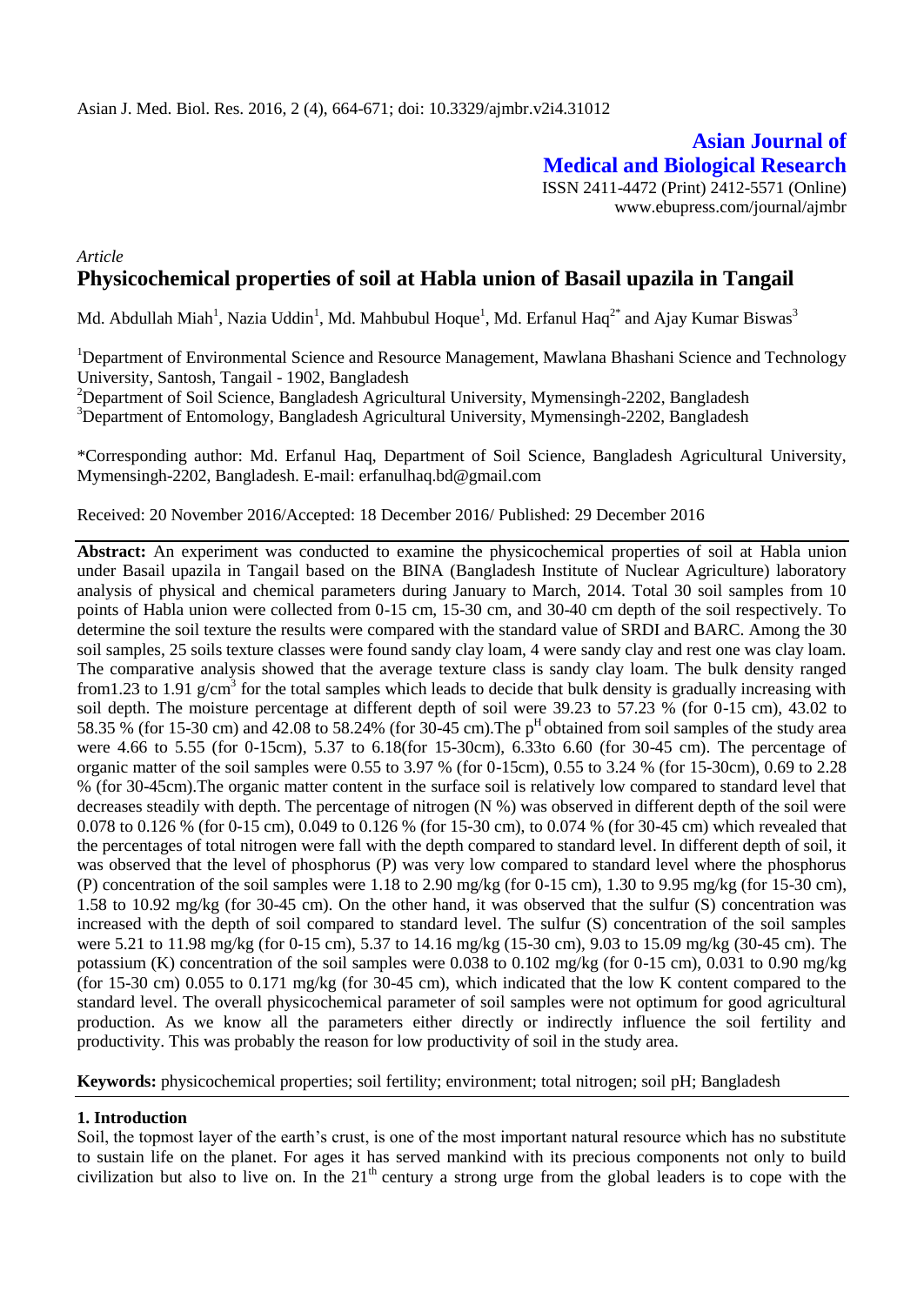growing population in order to ensure food security; engendering soil and water use efficiency as a prime issue for economic development (FAO, 2016). For the developing countries like Bangladesh, agriculture is the second GDP (16.11%) earning sector; directly related to 60% of its population (BBS, 2014b). The main purpose of agriculture is to provide enough food for the increasing population (Shah *et al*., 2008). Crop production involves a complex interaction between the environment, soil parameters, and nutrient dynamics (Awal and Akhter**,** 2015). In the last decade agricultural land has been significantly reduced in Bangladesh (BBS, 2012a, 2014b). Soil fertility degradation is considered as an important cause for low production of many soils (Sanchez, 2002) in Bangladesh (FAO, 2016). Conventional farming are very efficient which produce high crop yields but can have a profound impact on the environment (Benites and Vaneph, 2001). For proper agricultural planning, sustainable land use, better crop production and evaluation of reclamation success research on physicochemical properties of soil plays a substantial role (Dexter, 2004). Soil chemical properties such as pH, base saturation, organic carbon and the levels of macro nutrients (N, S, P, K, Ca, Mg) and micronutrients (Cu, Co, Mn, Zn, Fe, B, Mo) in the soil have strong involvement in crop production (Hermiyanto *et al.,* 2016). This study was conducted to provide a detailed estimation of physicochemical properties of soil and agricultural using pattern in an agrarian area naming at Habla union under Basailupazila and to examine how these have affected crop diversity, productivity, food availability and ultimately the ecosystem. Thus, our study can be helpful for agricultural growth, productivity and efficiency in Bangladesh. Therefore, the objectives of the study were to know the present status of nutrients in the soil of the study area and to assess the physicochemical properties of soil at Habla union, Basailupazila in Tangail.

## **2. Materials and Methods**

Study area is located between latitude 24°90′ and 24°18′ North and longitudes 89°58′ and 90° 58′ East. Characteristically, the experimental soil is under Sonatala soil series and Agro-ecologically, the soil belongs to AEZ 8 i.e. Brahmaputra river basin. Soil samples were collected following USDA (1951) soil survey method for three different depth range viz. 0-15 cm, 15-30 cm, and 30-40 cm. Soil textural classes were determined by the hydrometer method as outlined by Bouyoucos (1927).Soil moisture, bulk density analysis was done by the gravimetric method as described in (Alam and Huq, 2005). In estimation of bulk density, following equations were used:

 $Db = (Wo.d)/V$ 

Where,  $Db =$  the bulk density of soil in g cm-3, Wo.d = the oven dry weight (g) of the soil filled in the core sampler,  $V=$  the volume (cm3) of the soil

Volume of the sample was calculated from the height and calculation of the diameter of sampling cylinder was done by using the following equation:

## $V = \pi D D h/4$

Where, D=Diameter of the sampler, h=Height of the sampler.

Soil  $p<sup>H</sup>$  was determined by the soil  $p<sup>H</sup>$  and moisture meter ZD%PM 0909. The organic carbon of the soil sample was determined by Walkley and Black's wet oxidation method (Satter and Rahman, 1987). The % of organic matter in soil can be determined by using the following formula:

 $\frac{0}{0}$  $\overline{(\ }$ W

Where, B = Amount in ml of N FeSO<sub>4</sub> solution required in blank experiment, T = Amount in ml of N FeSO<sub>4</sub> solution required in experiment with soil,  $f =$  Strength of FeSO<sub>4</sub> solution (from blank experiment),  $W =$  Weight of soil taken.

The available phosphorus (P) of soil was determined by using the Olsen method /sodium bicarbonate method (Satter and Rahman, 1987).The % of Phosphorous in soil can be determined by using the following formula

Available  $P =$ ppm from the standard curve  $\times$  50 ml volume of extraction  $\times$  50 ml (dilution)

Amount of soil in g.× volume of extra used

The available potassium (K) in soil was determined by ammonium acetate extraction method [1] where astotal nitrogen (N) of soil samples were determined by Semimicro Kjeldahl method [2] and available Sulphur (S) in soil was determined by calcium chloride extraction method (Satter and Rahman, 1987). The following equations were followed:

ppm K in soil = Reading × factor from standard × dilution factor…………[1]

% available N= (T-B) N……………………………………………….... [2]

Where, T=sample titration, ml standard acid (H<sub>2</sub>SO<sub>4</sub>), B = Blank titration, ml standard acid (H<sub>2</sub>SO<sub>4</sub>), N = Normality of standard acid ( $H_2SO_4$ ),  $S =$  Sample weight (g).

SPSS and Microsoft Excel program 2013 were used to process and analyze the data.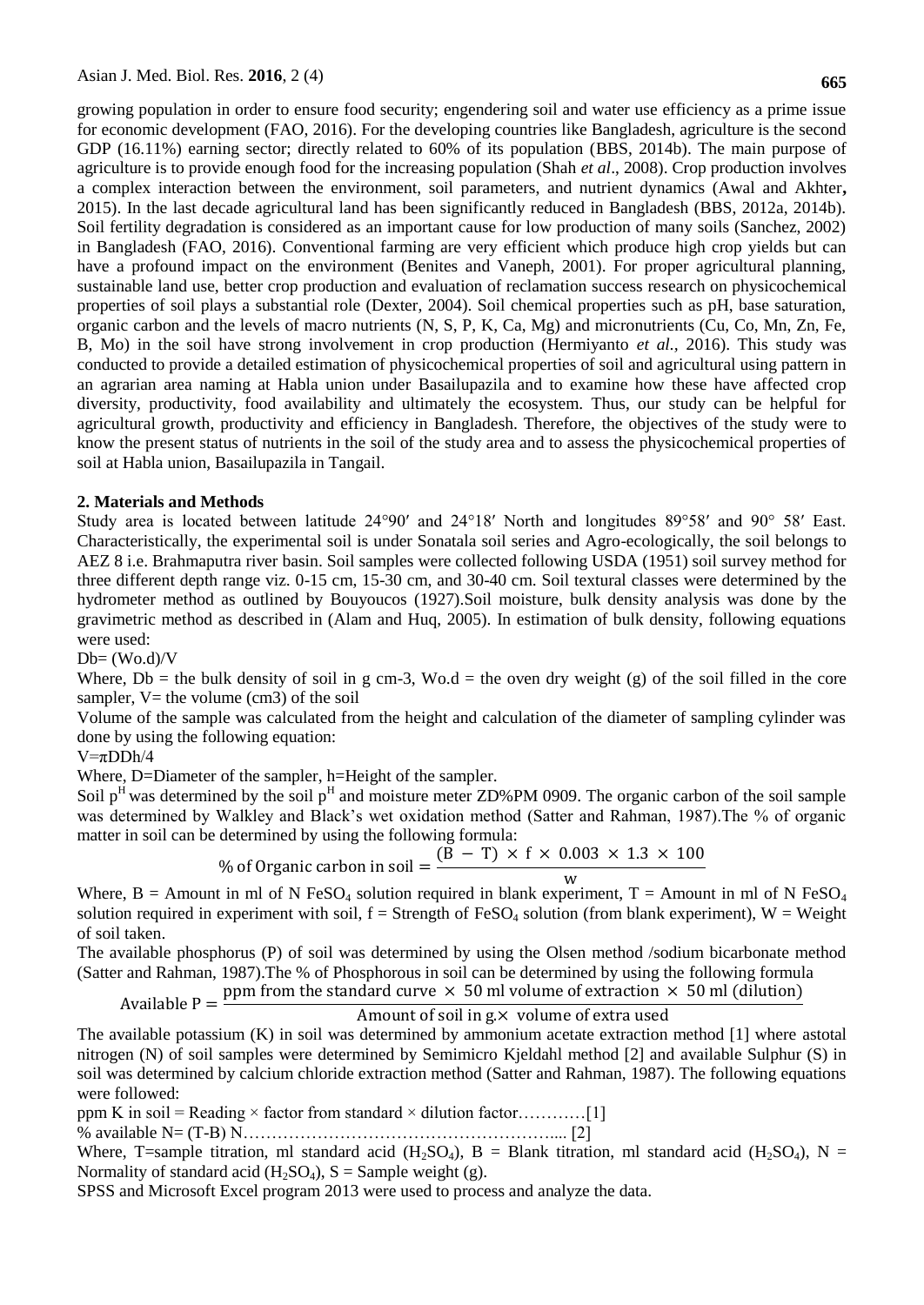### **3. Results and Discussion**

### **3.1. Soil bulk density**

The bulk density of soil is a variable parameter and it varies due to the content of organic matter, texture, structure and total pore space in soil. The bulk densities of soil sample were shown in (Table 2). The bulk density of all soil samples were found to be ranged in between 1.23 to 1.62 g/cm<sup>3</sup> (for 0-15 cm), 1.29 to 1.53 g/cm<sup>3</sup> (for 15-30 cm), 1.52 to 1.91 g/cm<sup>3</sup> (for 30-45 cm). The bulk density of surface layer becomes low due to the presence of high porosity and high content of organic matter in comparison to deeper depth. Bulk density increased with increasing depth in the soil profile. This was due to lower organic matter content, less aggregation and more compaction of the soils of lower layer (Rahman, 1987).

### **3.2. Soil moisture**

The percentage of soil moisture of all soil samples were found in (Table 2), which indicate that soil moistures were varying with depth. For instance, percentage of moisture of all soil samples were founded to be ranged in between 39.23 to 57.23% with the average value 49.532% (for 0-15cm), 43.02 to 58.35 % with the average value 51.73% (for 15-30cm), 42.08 to 58.24% with the average value 51.506% (for 30-45cm).

## **3.3. Soil texture**

The study was investigated that the values of particle size ranges from 25.23-45.19% of our clay soil samples and their average was 30.58% (Table 1). The values ranges from 35.58-65.43% of silt samples and their average was 53.61% and the values range from 35.58-65.43% of sand soil samples and their average was 53.61%. The average texture class is sandy clay loam, which are not relevant to the standard level because the standard texture class is loamy (Piper, 1950).

## **3.4. Soil P<sup>H</sup>**

The p<sup>H</sup> of all soil samples were found to be ranged in between 4.66 to 5.55 (for 0-15 cm), 5.37 to 6.18 (for 15-30) cm), 6.33to 6.60 (for 30-45 cm), which indicated that study area soils are acidic according to (Figure 1). Soil  $P<sup>H</sup>$ from (6.5 to 7.5) was suitable for the most of the crop production. In which most soil nutrient were available to plants. Soil p<sup>H</sup> depends on kinds of basic rock or parent materials. The low p<sup>H</sup> at the surface layer might be due to the washing out and removal of basic captions by crop from the soil and the use of nitrogenous fertilizers. The decrease in exchangeable base levels and their possible replacement by exchangeable Al or exchangeable hydrogen suggested the increases in exchangeable acidity (Tamhane *et al.,* 1970).

## **3.5. Soil organic matter**

It was observed that the percentage of organic matter of the soil samples are 0.55 to 3.97% (for 0-15 cm), 0.55 to 3.24% (for 15-30 cm), 0.69 to 2.28% (for 30-45 cm), which indicated that most of the soil samples were lower than standard level (Figure 3). The standard value of organic matter is 2.5% (SRDI, 2009). The maximum value (3.97%) was found on the samples no. 9 within the depth of 0-15 cm. However, minimum value (0.48%) was found on the sample no.5 within the depth of 15-30 cm. This may be due to the lower amount of the plant and animal tissue, sewage sludge, earthworms, ants because the main source of organic matter is the plant and animal tissue sewage sludge and earthworms responsible for the translocation of plant residues (Rai, 1998). Khan *et al.* (2002) also observed that in soil the low level of organic matter content might be due to higher oxidation rate of plant and animal residues by relatively higher temperature. According to BARC (2012) the organic matter of all the upland soils to be very low (OM< 1.00%). Soil organic matter status can be enriched by adding cow dung, compost and through green maturing.

## **3.6. Soil organic carbon**

Percentage of organic carbon of all soil samples were found (Figure 2) to be ranged in between 0.32 to 2.29% with the average value  $1.006\%$  (for 0-15 cm), 0.28 to 1.88% with the average value 0.847% (for 15-30 cm), 0.40 to 1.32% with the average value 0.40% (for 30-45 cm). The standard value of organic carbon is 1.5% (SRDI, 2009). It was observed that most of the soil samples were lower than standard level. Organic carbon was decreased with depth. Organic carbons are closely related with organic matter. The highest value (2.29%) was observed at the samples no. 9 within the depth of 0-15 cm. The lower value (0.28%) was observed at the sample no.5 within the depth of 15-30 cm.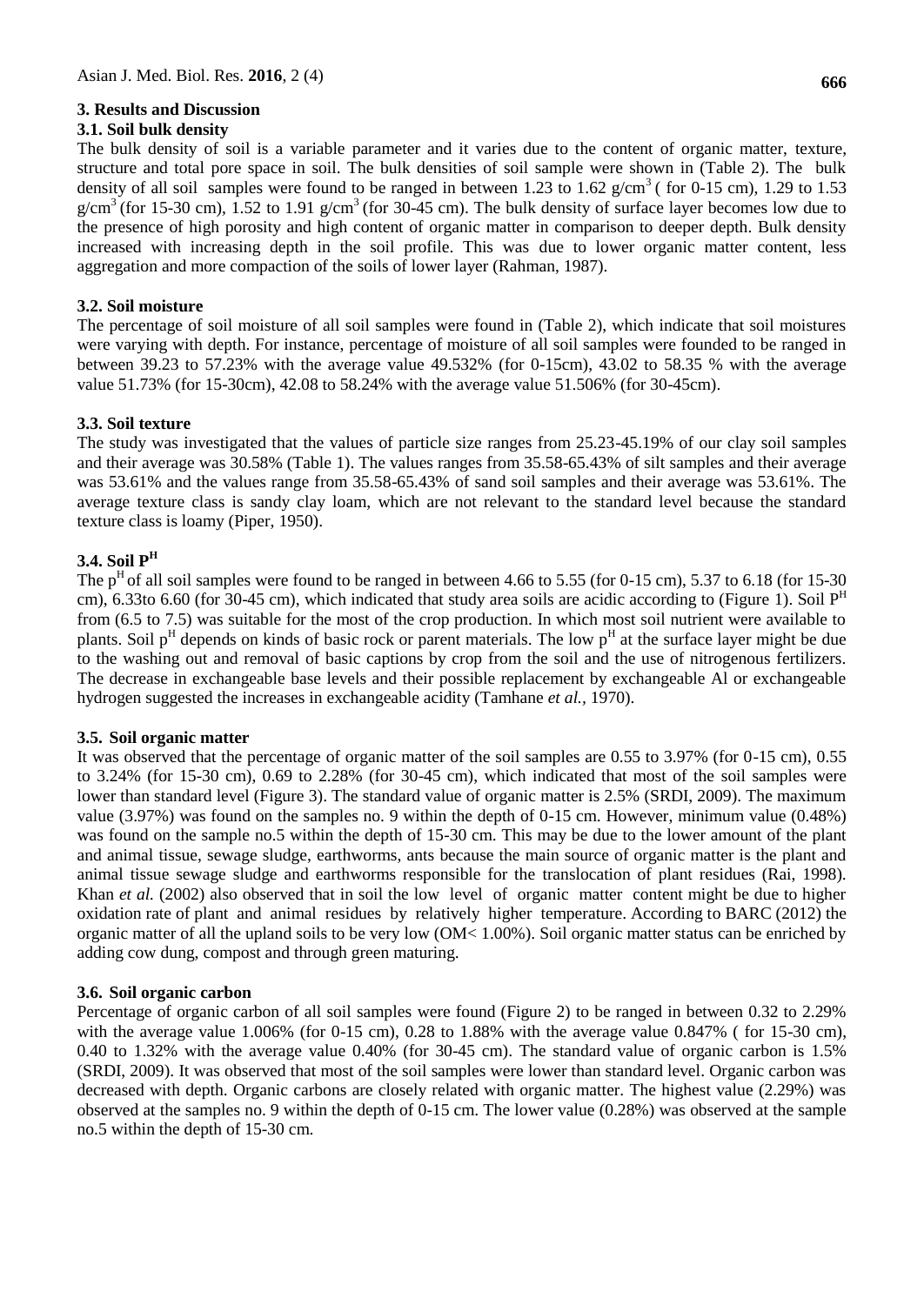**Table 1. Particle size analysis of soil.**

|                        | Particle size fractions and textural classes |             |             |                        |         |             |             |                        |        |             |             |                |      |
|------------------------|----------------------------------------------|-------------|-------------|------------------------|---------|-------------|-------------|------------------------|--------|-------------|-------------|----------------|------|
| <b>Sampling</b><br>No. | $0-15cm$                                     |             |             |                        | 15-30cm |             |             |                        |        | 30-45cm     |             |                |      |
|                        | Clay                                         | <b>Silt</b> | <b>Sand</b> | Soil                   | Clay    | <b>Silt</b> | <b>Sand</b> | Soil                   | Clay   | <b>Silt</b> | <b>Sand</b> | Soil texture   |      |
|                        | $(\%)$                                       | $(\%)$      | (%)         | texture                | $(\%)$  | (%)         | (%)         | texture                | $(\%)$ | $(\%)$      | (%)         |                |      |
| $S_1$                  | 31.92                                        | 28.08       | 40.00       | Clay<br>loamy          | 28.57   | 19.04       | 52.39       | Sandy<br>clay<br>loamy | 28.03  | 18.09       | 53.28       | Sandy<br>loamy | clay |
| $S_2$                  | 35.57                                        | 3.84        | 64.43       | Sandy<br>clay          | 25.96   | 9.61        | 64.43       | Sandy<br>clay<br>loamy | 25.47  | 9.43        | 65.1        | Sandy<br>loamy | clay |
| $S_3$                  | 28.57                                        | 19.04       | 52.39       | Sandy<br>clay<br>loamy | 25.23   | 9.34        | 65.43       | Sandy<br>clay<br>loamy | 28.84  | 19.23       | 35.58       | Sandy<br>loamy | clay |
| $S_4$                  | 44.33                                        | 18.37       | 36.8        | Sandy<br>clay          | 25.47   | 9.43        | 65.1        | Sandy<br>clay<br>loamy | 35.57  | 3.84        | 64.43       | Sandy<br>loamy | clay |
| $S_5$                  | 28.03                                        | 18.9        | 53.28       | Sandy<br>clay<br>loamy | 25.23   | 9.34        | 64.3        | Sandy<br>clay<br>loamy | 28.30  | 18.86       | 52.84       | Sandy<br>loamy | clay |
| $S_6$                  | 31.92                                        | 28.08       | 40.00       | Clay<br>loamy          | 44.33   | 18.87       | 36.80       | Sandy<br>clay          | 25.23  | 9.34        | 64.43       | Sandy<br>loamy | clay |
| $S_7$                  | 25.47                                        | 9.43        | 65.1        | Sandy<br>clay<br>loamy | 28.84   | 19.23       | 51.93       | Sandy<br>clay<br>loamy | 28.03  | 18.9        | 53.23       | Sandy<br>loamy | clay |
| $S_8$                  | 25.47                                        | 9.43        | 65.1        | Sandy<br>clay<br>loamy | 28.03   | 18.09       | 53.28       | Sandy<br>clay<br>loamy | 25.23  | 9.34        | 65.43       | Sandy<br>loamy | clay |
| $S_9$                  | 45.19                                        | 19.23       | 35.58       | Sandy<br>clay          | 35.57   | 3.84        | 65.43       | Sandy<br>clay<br>loamy | 25.96  | 9.64        | 64.43       | Sandy<br>loamy | clay |
| $S_{10}$               | 25.23                                        | 9.41        | 63.10       | Sandy<br>clay<br>loamy | 23.08   | 19.47       | 54.01       | Sandy<br>clay<br>loamy | 28.57  | 19.04       | 52.34       | Sandy<br>loamy | clay |

# **Table 2. Bulk density and moisture analysis of soil.**

|                       | <b>Sampling No.</b> |          | <b>Physical parameter</b> |                           |         |                  |         |         |  |  |  |
|-----------------------|---------------------|----------|---------------------------|---------------------------|---------|------------------|---------|---------|--|--|--|
|                       |                     |          |                           | Bulk density $(g/cm^{3})$ |         | Moisture $(\% )$ |         |         |  |  |  |
| $0-15cm$              | 15-30cm             | 30-45cm  | $0-15cm$                  | 15-30cm                   | 30-45cm | $0-15cm$         | 15-30cm | 30-45cm |  |  |  |
| $S_1$                 | $S_1$               | $S_1$    | 1.31                      | 1.52                      | 1.75    | 50.96            | 54.08   | 49.58   |  |  |  |
| $S_2$                 | $S_2$               | $S_2$    | 1.28                      | 1.40                      | 1.72    | 49.22            | 43.02   | 48.23   |  |  |  |
| $S_3$                 | $S_3$               | $S_3$    | 1.40                      | 1.29                      | 1.69    | 53.53            | 58.35   | 52.80   |  |  |  |
| $S_4$                 | $S_4$               | $S_4$    | 1.58                      | 1.30                      | 1.68    | 57.1             | 59.23   | 58.24   |  |  |  |
| $S_5$                 | $S_5$               | $S_5$    | 1.35                      | 1.41                      | 1.70    | 41.32            | 47.23   | 42.08   |  |  |  |
| $S_6$                 | $S_6$               | $S_6$    | 1.49                      | 1.53                      | 1.71    | 39.23            | 45.08   | 51.43   |  |  |  |
| $S_7$                 | $S_7$               | $S_7$    | 1.23                      | 1.45                      | 1.52    | 47.30            | 51.29   | 55.02   |  |  |  |
| $S_8$                 | $S_8$               | $S_8$    | 1.62                      | 1.53                      | 1.75    | 45.35            | 50.09   | 48.21   |  |  |  |
| $S_9$                 | $S_9$               | $S_9$    | 1.40                      | 1.39                      | 1.68    | 57.23            | 54.03   | 53.01   |  |  |  |
| $S_{10}$              | $S_{10}$            | $S_{10}$ | 1.43                      | 1.52                      | 1.91    | 54.08            | 54.90   | 56.46   |  |  |  |
| Min                   |                     |          | 1.23                      | 1.29                      | 1.52    | 39.23            | 43.02   | 42.08   |  |  |  |
| Mean                  |                     |          | 1.409                     | 1.434                     | 1.711   | 49.532           | 51.73   | 51.506  |  |  |  |
| Standard<br>deviation |                     |          | 0.127                     | 0.092                     | 0.095   | 6.248            | 5.417   | 4.718   |  |  |  |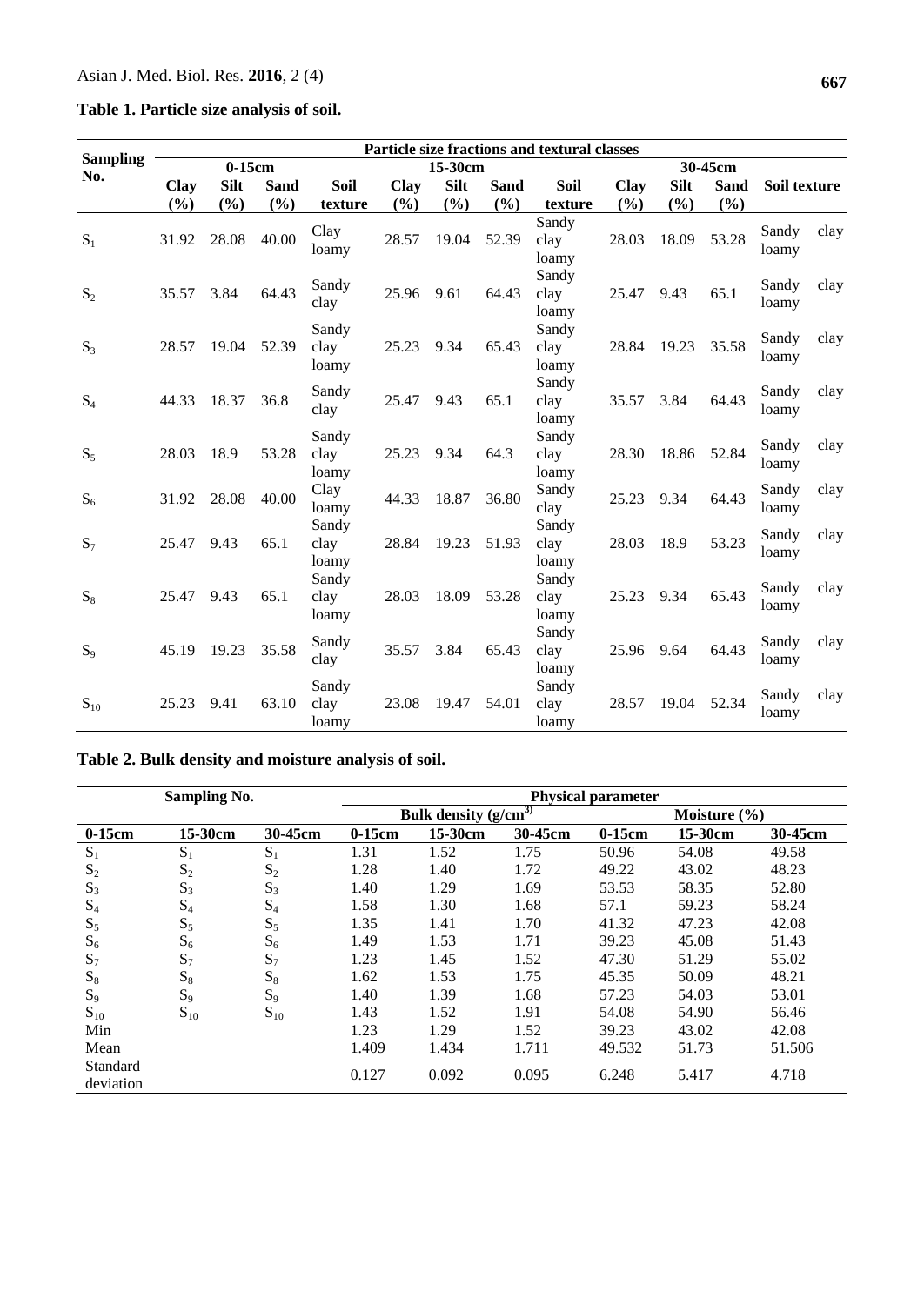**Table 3. Analysis of N, P, K and Sofsoil.**

| Sampling No.                             |          |              | <b>Chemical parameter</b> |        |                   |        |       |                                          |        |        |                  |        |       |
|------------------------------------------|----------|--------------|---------------------------|--------|-------------------|--------|-------|------------------------------------------|--------|--------|------------------|--------|-------|
|                                          |          | Nitrogen (%) |                           |        | Phosphorus(mg/kg) |        |       | $\overline{\text{Sulfur}}(\text{mg/kg})$ |        |        | Potassium(mg/kg) |        |       |
| $15 -$                                   | $30-$    | $\mathbf{0}$ | 15-                       | $30-$  | $\mathbf{0}$      | $15 -$ | 30-   | $\mathbf{0}$                             | $15 -$ | 30-    | $\mathbf{0}$     | $15 -$ | $30-$ |
| 30cm                                     | 45cm     | 15cm         | 30cm                      | 45cm   | 15cm              | 30cm   | 45cm  | 15cm                                     | 30cm   | 45cm   | 15cm             | 30cm   | 45cm  |
| $S_1$                                    | $S_1$    | 0.091        | 0.056                     | 0.032  | 2.36              | 1.58   | 2.216 | 8.46                                     | 5.37   | 9.03   | 0.56             | 0.0501 | 0.096 |
| $S_2$                                    | $S_2$    | 0.126        | 0.049                     | 0.035  | 1.18              | 2.05   | 2.058 | 10.61                                    | 8.79   | 12.22  | 0.049            | 0.031  | 0.055 |
| $S_3$                                    | $S_3$    | 0.112        | 0.077                     | 0.028  | 8.08              | 2.79   | 6.282 | 11.21                                    | 9.76   | 10.49  | 0.047            | 0.040  | 0.070 |
| $S_4$                                    | $S_4$    | 0.105        | 0.070                     | 0.039  | 2.76              | 5.02   | 2.899 | 11.98                                    | 10.23  | 12.70  | 0.054            | 0.052  | 0.114 |
| $S_5$                                    | $S_5$    | 0.084        | 0.084                     | 0.027  | 6.66              | 6.35   | 5.857 | 8.86                                     | 8.79   | 9.76   | 0.038            | 0.037  | 0.070 |
| $S_6$                                    | $S_6$    | 0.80         | 0.070                     | 0.018  | 6.45              | 9.95   | 10.92 | 5.21                                     | 8.79   | 11.95  | 0.064            | 0.044  | 0.118 |
| $S_7$                                    | $S_7$    | 0.102        | 0.126                     | 0.032  | 2.90              | 6.53   | 6.506 | 9.87                                     | 8.30   | 12.49  | 0.066            | 0.405  | 0.081 |
| $S_8$                                    | $S_8$    | 0.092        | 0.112                     | 0.055  | 2.36              | 1.77   | 2.058 | 8.86                                     | 9.28   | 10.90  | 0.088            | 0.603  | 0.114 |
| $S_9$                                    | $S_9$    | 0.089        | 0.051                     | 0.0153 | 1.38              | 2.23   | 1.900 | 9.81                                     | 8.79   | 13.03  | 0.098            | 0.90   | 0.161 |
| $S_{10}$                                 | $S_{10}$ | 0.078        | 0.099                     | 0.074  | 1.38              | 1.30   | 1.583 | 10.01                                    | 14.16  | 15.09  | 0.102            | 0.095  | 0.171 |
|                                          |          | 0.078        | 0.049                     | 0.0153 | 1.18              | 1.30   | 1.583 | 5.21                                     | 5.37   | 9.03   | 0.038            | 0.031  | 0.055 |
|                                          |          | 0.09         | 0.079                     | 0.036  | 3.571             | 3.957  | 4.228 | 9.488                                    | 9.226  | 11.766 | 0.117            | 0.225  | 0.105 |
| Standard deviation                       |          | 0.015        | 0.026                     | 0.018  | 2.50              | 2.88   | 3.063 | 1.85                                     | 2.164  | 1.769  | 0.157            | 0.307  | 0.039 |
| <b>Standard Value</b><br>From SRDI, 2009 |          | 0.12         | 0.12                      | 0.12   | 7.00              | 7.00   | 7.00  | 10                                       | 10     | 10     | 0.12             | 0.12   | 0.12  |
|                                          |          |              |                           |        |                   |        |       |                                          |        |        |                  |        |       |



**Figure 1. Present status of Soil p<sup>H</sup> to the depth of 0-15 cm, 15-30 cm, and 30-45 cm.**



**Figure 2. Present status of percentage of organic carbon to the depth of 0-15cm, 15-30 cm and 30-45cm.**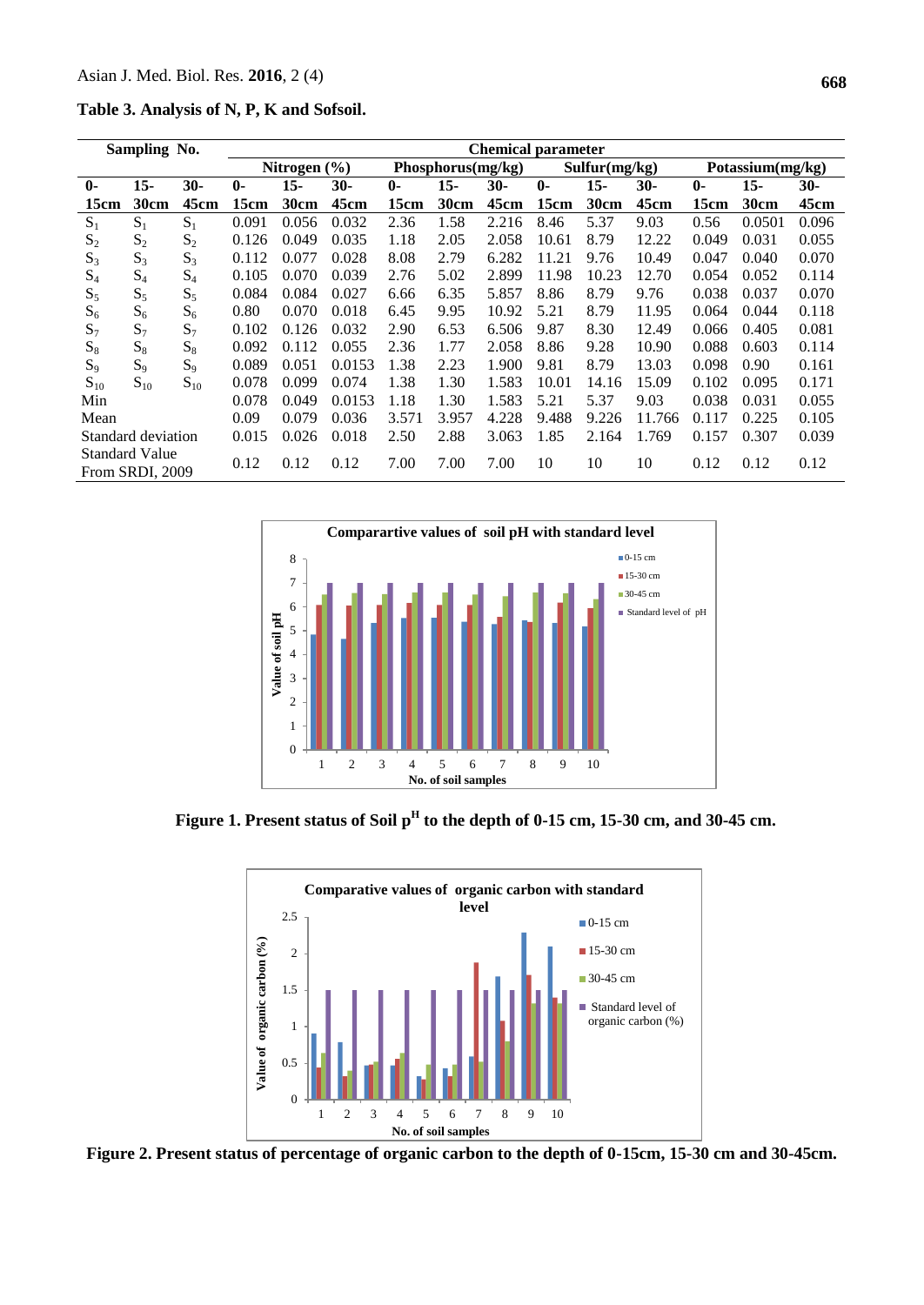

**Figure 3. Present status of percentage of organic matter to the depth of 0-15 cm,15-30 cm and 30-45 cm.**

### **3.7. Total nitrogen in soil**

Nitrogen is the most important fertilizer element. Plants respond quickly to application of the nitrogen. Nitrogen is a major part of chlorophyll and the green color of plants. It was observed that percentage of total nitrogen of the soil samples were 0.078 to 0.126 % with the average value 0.0959% (for 0-15 cm), 0.049 to 0.126 % with the average value 0.07947 % (for 15-30 cm), 0.0153 to 0.074 % with the average value 0.036 % (for 30-45 cm) (Table 3). The percentages of total nitrogen are fall with depth. In the present study showed that total nitrogen of soil samples were lower than the standard level except soil samples no. 2 and 7 where the highest same value (0.126%) was found within the depth of 0-15 cm, and 15-30 cm respectively. It might be due to excess use of nitrogen fertilizer in the land for more production. The lower value (0.0135%) was observed at the sample no. 9 within the depth of 15-30cm. These results were very close to the findings of Portch and Islam (1984) who reported that, hundred percent soils of Bangladesh contained N below critical level. Bhuiyan (1988) reported that the total N percentage of different soil series of Bangladesh ranged from 0.05 to 0.22%.

#### **3.8. Phosphorus present in soil sample**

Phosphorus is an important nutrient for crop production. It is essential for photosynthesis activity of leaves. It increases the pulpiness of grains and resistance from diseases. The Phosphorus content of soil depends primarily upon the parent material and degree of weathering. It was observed that concentration of the phosphorus of the soil samples were 1.18 to 2.90 mg/kg within average value 3.571 mg/kg (for 0-15 cm), 1.30 to 9.95 mg/kg within average value3.957 mg/kg (for 15-30 cm), 1.58 to 10.92 mg/kg within average value 4.228 mg/kg (for 30-45 cm), which indicated that most of the soil samples were lower than standard level (Table 3). The highest concentration (10.92 mg/kg) of phosphorus was observed at sampling no.6 within the depth of 30-45 cm followed by sampling no.6 (9.95 mg/kg) within the depth of 15-30 cm and sampling no.3 (8.08 mg/kg) within the depth of 0-15 cm. This might be due to the over cultivation, insufficient input of replacement nutrients, accelerate soil erosion caused by inappropriate land uses and poor soil management practices, unbalanced fertilization (Sibbesen and Runge–Metzger, 1995). The lowest concentration (1.18 mg/kg) of phosphorus was also observed at sampling no.2 within the depth of 0-15 cm. Decrease the level of available phosphorus in agricultural land. Portchand Islam (1984) reported that 41% soils of Bangladesh contained phosphorus below critical level and 35 % below optimum level.

#### **3.9. Sulfur present in soil sample**

Sulfur is an essential nutrient for crop production especially in case of sweet corn. Present study showed that concentration of the sulfur of all the soil samples were found 5.21 to 11.98 mg/kg within average value 5.21 mg/kg (for 0-15 cm), 5.37 to 14.16 mg/kg within average value 5.37 mg/kg (for15-30 cm), and 9.03 to 15.09 mg/kg within average value 9.03 mg/kg (for 30-45 cm). Most of the soil samples were nearest with standard level while some of the soil samples were higher than standard level (Table 3). The highest concentration (15.09 mg/kg) of sulfur was observed at sampling no.10 within the depth of 30-45 cm. The lowest concentration (5.21 mg/kg) of sulfur also observed at sampling no.6 within the depth of 30-45 cm. This high level of S may be toxic for some of the crops. Khan *et al.* (2002) stated that the high Sulphur content in the surface soil suggests the use of acid sulphate soils as sulfidic fertilizers or acidic materials especially for S-deficient or calcareous soils. These findings are agreed with Islam (1992) who reported that the S deficiency in Bangladesh soils is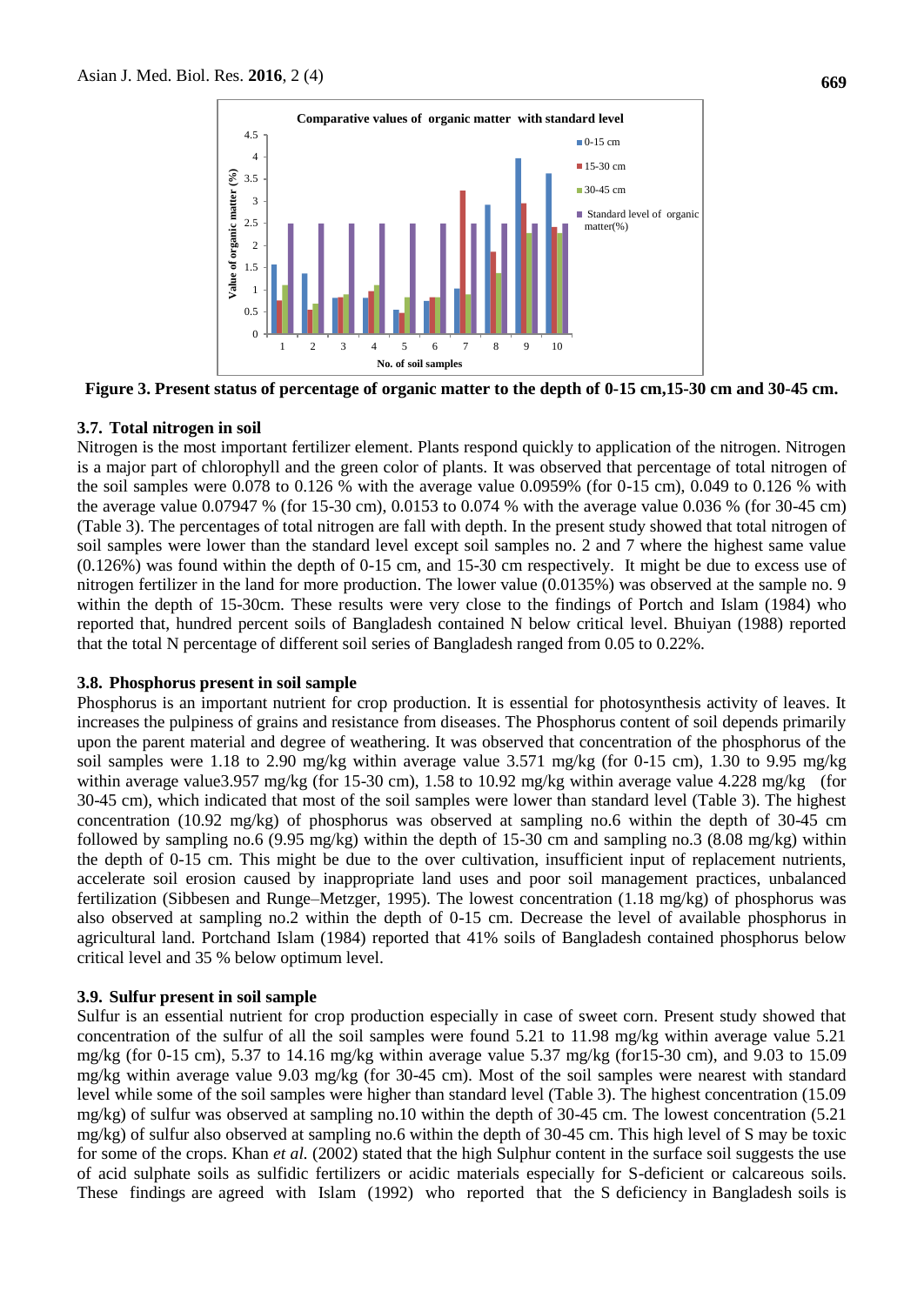becoming widespread and acute except the acid sulphate soils of Bangladesh. Portch and Islam (1984) reported that 68% soils of Bangladesh contained Sulphur below critical level and 14% below optimum level.

#### **3.10. Potassium present in soil sample**

Potassium is the third essential fertilizer element. Potassium is essential for photosynthesis, for protein synthesis, for starch formation and for the translocation of sugars. This is important for grain formation and is absolutely necessary for tuber development. All root crops are generally give response to application of potassium.

Present study showed that the concentration of the potassium of all soil samples were 0.038 to 0.102 mg/kg within the average value  $0.1166$  mg/kg (for 0-15 cm), 0.031 to 0.90 mg/kg within the average value 0.22571 mg/kg (for 15-30 cm), and 0.055 to 0.171 mg/kg within the average value 0.105 mg/kg (for 30-45 cm). The highest concentration (0.90 mg/kg) of Potassium was observed at sampling no.9 within the depth of soil sample was 15-30 cm, followed by the sampling no.8 (0.60 mg/kg) and sampling no.1 (0.56 mg/kg) and sampling no.7 (0.40 mg/kg) within the depth of soil samples were 15-30 cm, 0-15 cm, 15-30 cm respectively (Table 3). It may be due to the excess use of Potassium fertilizer in the land for more production (Henao and Baanante, 1999). The lowest concentration (0.031 mg/kg) of Potassium was observed at sampling no.2 within the depth of soil sample was 15-30 cm.

#### **4. Conclusions**

The present study provided the physicochemical properties of soil at Habla union, Basailupzila in Tangail. Soil quality is important for agricultural production. We tested soil samples in our selected area for the estimation of few physicochemical parameters. The  $P<sup>H</sup>$  of all the soil samples of the study area was found to be acidic. The results showed that the range of  $p^H$  4.66-5.55 (for 0-15 cm), 5.37 - 6.18 (for 15-30 cm), 6.33-6.60 (for 30-45 cm), the range of organic matter 0.55- 3.97% (for 0-15 cm), 0.55- 3.24% (for 15-30 cm), 0.69- 2.28% (for 30-45 cm), the range of total nitrogen of all soil samples were 0.07-0.126% (for 0-15 cm), 0.049 - 0.126% (for 15-30 cm),  $0.0153 - 0.074\%$  (for 30-45 cm), the range of phosphorus of the soil samples were 1.18-2.90 mg/kg (for 0-15 cm), 1.30 - 9.95 mg/kg (for 15-30 cm), 1.58 - 10.92 mg/kg (for 30-45 cm),the range of sulfur of the soil samples were 5.21 - 11.98 mg/kg (for 0-15 cm), 5.37 - 14.16 mg/kg (15-30 cm), 9.03- 15.09 mg/kg (30-45 cm), the range of the potassium of the soil samples were 0.038- 0.102 mg/kg (for 0-15 cm), 0.031- 0.90 mg/kg (for 15-30 cm) 0.055- 0.171 mg/kg (for 30-45 cm). All of the soil parameter values were to be found higher or lower than the standard level.

From the observations of the study following recommendations can be made:

- a) Agricultural practices in the study area should be done at certain time interval.
- b) Eco- friendly agricultural method can be applied.
- c) Bio fertilizer can be applied.
- d) Use of proper fertilizer and pesticides in the agricultural land for the management of NPKS level.

#### **Conflict of interest**

None to declare.

#### **References**

- Alam MDU and SMI Huq, 2005. A handbook on analysis of soil, plant and water, Bangladesh Australia Center for Environ. Research, pp.113-117.
- Awal MA and Aktar L, 2015. Effect of Row Spacing on the Growth and Yield of Peanut (*Arachishypogaea L.*) Stands. Int. J. Agric. Forest. Fish., 3: 7-11.
- BARC, 2012. Fertilizer Recommendation Guide, Bangladesh Agricultural Research Council (BARC) Dhaka, Bangladesh.274p
- BBS 2012a. Statistical Yearbook of Bangladesh. Bangladesh bureau of statistics, statistics Division, Ministry of planning, Government of the people, Republic of Bangladesh, Dhaka.
- BBS 2014b. Statistical Yearbook of Bangladesh. Bangladesh bureau of statistics, statistics Division, Ministry of planning, Government of the people, Republic of Bangladesh, Dhaka.
- Benites J, and S Vaneph, (2001). Conservation Agriculture: for a Better Environment. 1st World Congress on Conservation Agriculture, Volumes I and II. Published by XUL, Córdoba, Spain for FAO (Food and Agriculture Organization of the United Nations) and ECAF (European Conservation Agriculture Federation), EU Life Project 99/E/308. ISBN 84-932237-0-0